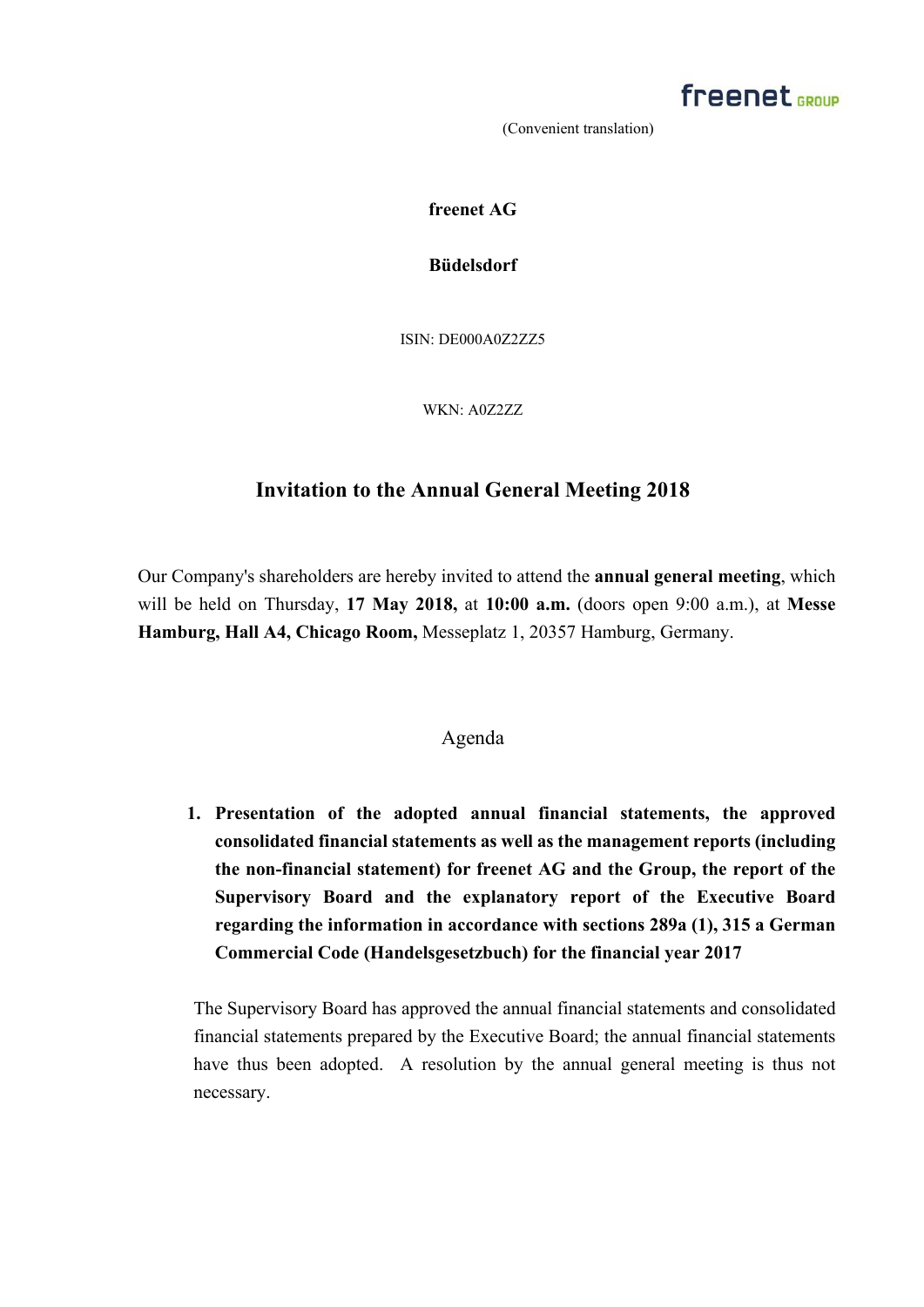### **2. Resolution regarding the appropriation of the net profit**

The Executive Board and Supervisory Board propose that the cumulative profit of 254,839,367.92 euros disclosed in the adopted annual financial statements of freenet AG for the period ending 31 December 2017 be appropriated as follows:

Payment of a dividend of 1.65 euros per dividend-bearing no-par-value share, i.e. 211,218,176.40 euros as the total amount of the dividend, and the remaining amount of 43,621,191.52 euros to be carried forward to the new account. The dividend is payable on 23 May 2018.

| Total amount of the dividend   | 211,218,176.40 euros |
|--------------------------------|----------------------|
| Carried forward to new account | 43,621,191.52 euros  |
| Net profit                     | 254,839,367.92 euros |

At the time at which the annual general meeting was convened, the Company indirectly held 50,000 treasury shares which are not entitled to a dividend payment. Up to the point at which the annual general meeting is held, the number of dividend-bearing shares may change as a result of the acquisition, retirement or disposal of treasury shares or as a result of issuing new shares. In this case, and if no change is made to the dividend payment of 1.65 euros per dividend-bearing share, an amended proposed resolution regarding the appropriation of profits will be submitted to the annual general meeting, proposing a corresponding adjustment to the total amount of the dividend to be paid out to the shareholders and a corresponding adjustment of the amount to be carried forward to the new account.

## **3. Resolution regarding ratification of the actions of the members of the Executive Board of the Company for the financial year 2017**

The Executive Board and the Supervisory Board propose that the actions of the members of the Executive Board of the Company who were in office in the financial year 2017 be ratified for this period.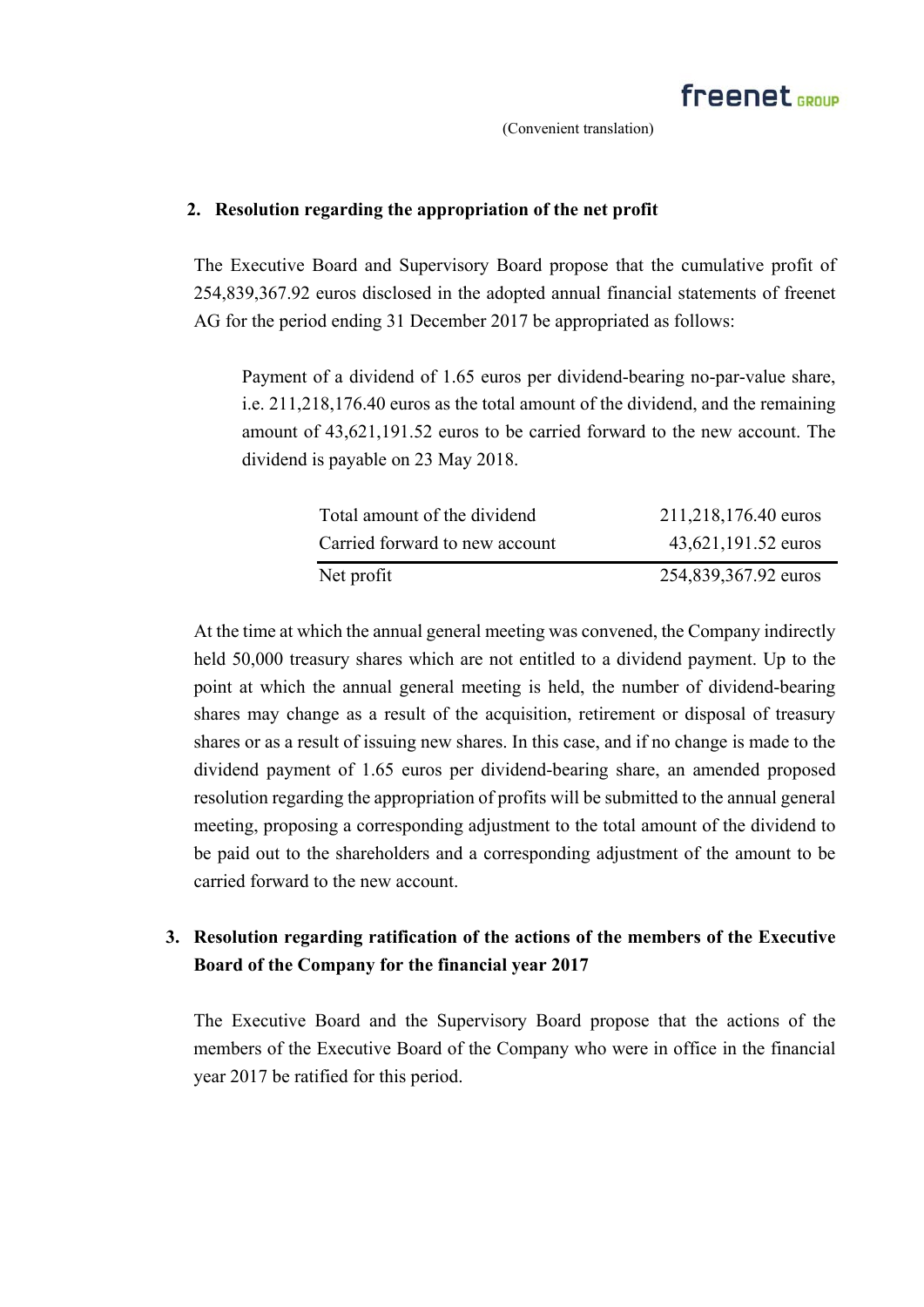## **4. Resolution regarding ratification of the actions of the members of the Supervisory Board of the Company for the financial year 2017**

The Executive Board and the Supervisory Board propose that the actions of the members of the Supervisory Board of the Company who were in office in the financial year 2017 be ratified for this period.

**5. Resolution regarding the appointment of the auditor for the annual financial statements and the auditor for the consolidated financial statements for the financial year 2018 as well as the auditor for any audit review of the 6-month financial report and other interim financial statements during financial year 2018 as well as financial year 2019 prior to the annual general meeting 2019** 

Based on the recommendation of the audit committee, the Supervisory Board proposed that the following resolution be adopted:

- a) PricewaterhouseCoopers GmbH Wirtschaftsprüfungsgesellschaft, Frankfurt am Main, is appointed as the auditor of the annual financial statements and the auditor of the consolidated financial statements for the financial year 2018.
- b) PricewaterhouseCoopers GmbH Wirtschaftsprüfungsgesellschaft, Frankfurt am Main, is appointed as the auditor of any audit review of interim (6-months and quarterly reports) financial statements for financial year 2018 and for the first quarter of the financial year 2019, if and to the extent that such interim financial statements are prepared prior to the annual general meeting 2019 and should undergo an audit review.
- **6. Resolution regarding the cancellation of approved capital 2013 in accordance with Section 4 (6) of the articles of association as well as resolution regarding the creation of new approved capital 2018 with the authorisation to exclude subscription rights and the corresponding revision of the articles of association**

The Annual General Meeting of 23 May 2013 adopted five-year approved capital in the amount of  $\epsilon$  12,800,000.00 for single or multiple issues of up to 12,800,000 new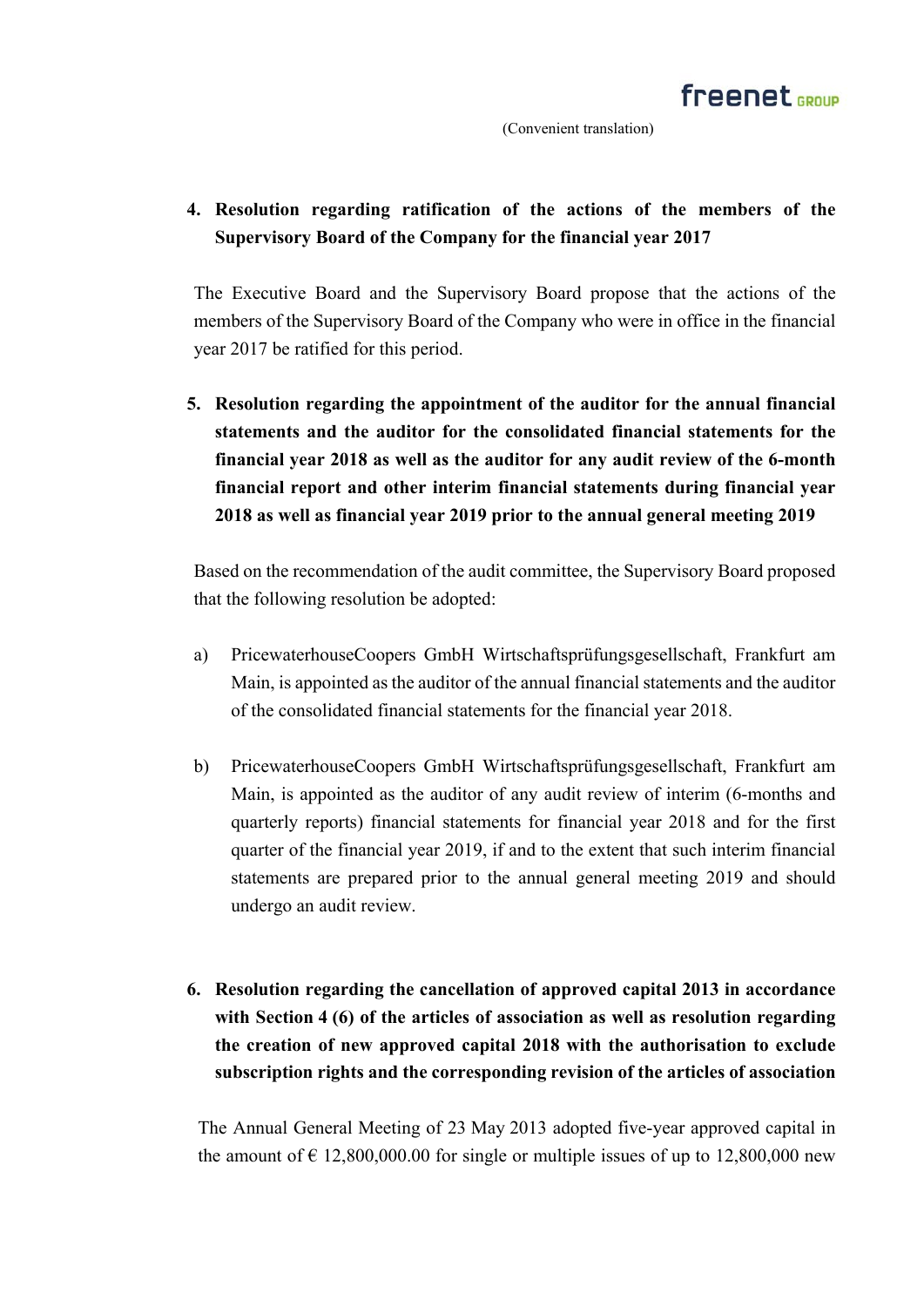shares in return for cash and/or non-cash contributions (approved capital 2013; Section 4 (6) of the articles of association). The approved capital 2013 has so far not been utilised, the authorisation period for the approved capital 2013 is due to expire on 5 June 2018.

In order to ensure that the company will continue in future to strengthen its own funds as required and to have planning certainty for this purpose, the approved capital 2013 which is due to expire in June 2018 is to be cancelled, to the extent that it had not been utilised up to the point at which the cancellation became effective, and new approved capital amounting to approximately 10 per cent of the share capital is to be adopted, and the articles of association are to be amended accordingly. The approved capital 2016 with a volume of up to 12,800,000 shares, the authorisation to exclude the subscription rights subject to certain conditions and an authorisation period up to June 2021 (Section 4 (8) of the articles of association) are not affected.

The Executive Board and Supervisory Board proposed that the following be adopted:

- a) The approved capital 2013 in accordance with Section 4 (6) of the articles of association which was adopted by the Annual General Meeting of 23 May 2013 under agenda item 6, to the extent that this approved capital still exists at that time and to the extent that it had not been utilised up to that time, is cancelled by way of entry in the commercial register with effect from the time at which the new approved capital 2018 becomes effective.
- b) New approved capital 2018 in the amount of  $\epsilon$  12,800,000 will be created.

Section 4 (6) of the articles of association is revised as follows for this purpose:

*"(6) For the duration of five years from the point at which this authorisation is entered in the commercial register, the Executive Board is authorised, with the approval of the Supervisory Board, to increase the share capital on one or more occasions by way of issuing new shares in return for cash and/or non-cash contributions, in total however by max. € 12,800,000 (twelve million eight hundred thousand euros) (approved capital 2018). The shareholders can also be granted the statutory*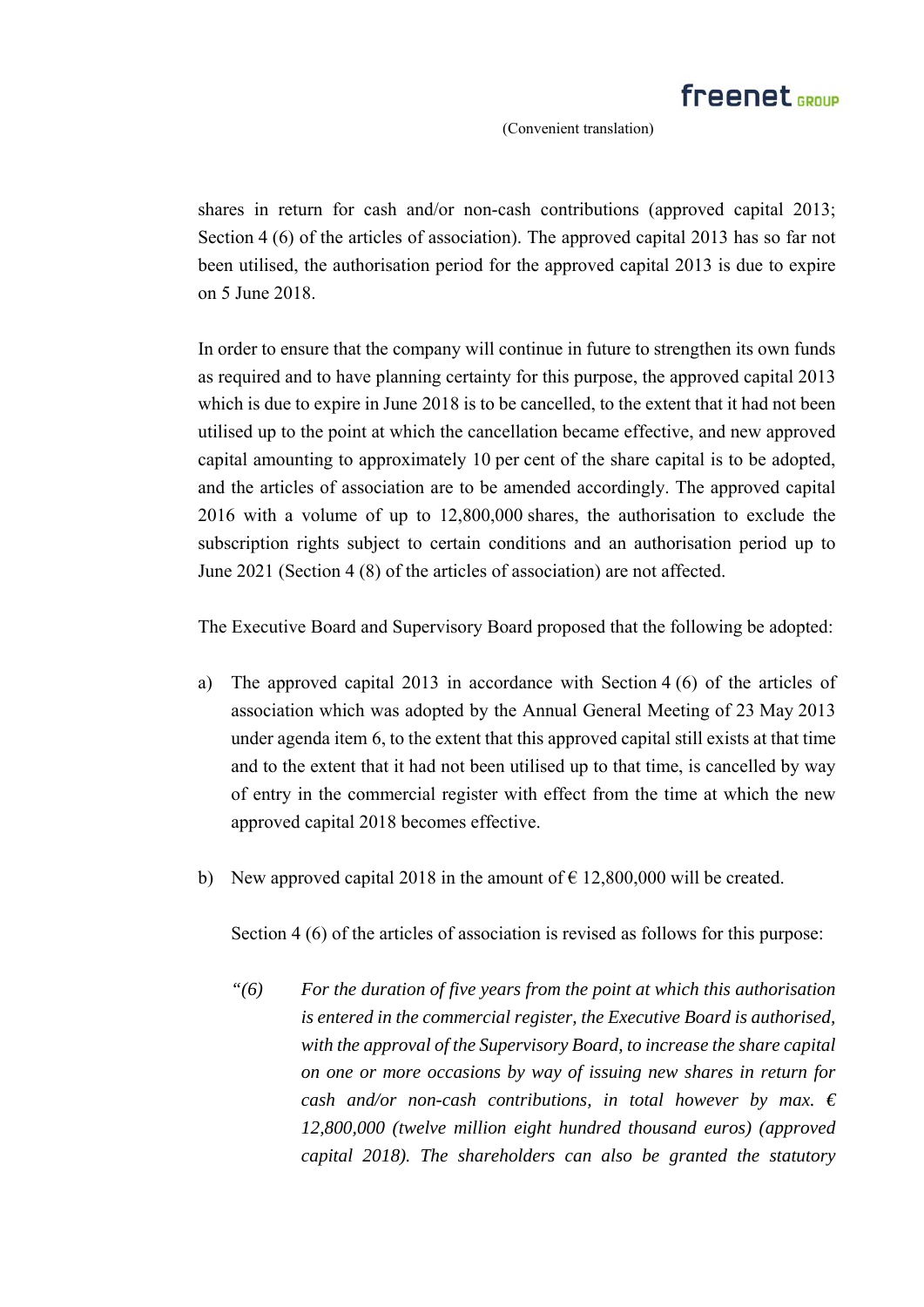*subscription right in such a way that the new shares are offered for acceptance to one or more credit institutions and/or equivalent companies in accordance with Section 186 (5) AktG (German Stock Corporation Act) or a group or a syndicate of credit institutions and/or such equivalent companies, together with the obligation for such shares to be offered to the shareholders (indirect subscription right). The Executive Board is authorised, with the approval of the Supervisory Board, to exclude the subscription right of the shareholders if the shares are issued in return for non-cash contributions. The Executive Board is also authorised, with the approval of the Supervisory Board, to exclude fractional amounts of the subscription right and also to exclude the subscription right for issues of shares to persons who were or are in an employment relationship with the company (with the exception of shares issued to members of the executive bodies of the company) or with affiliated companies (employee shares). In addition, the Executive Board, with the approval of the Supervisory Board, can exclude the subscription right of shareholders if the new shares are issued in return for a non-cash contribution for an issue amount which is not significantly lower than the market price of the already listed shares of the company at the time at which the issue amount is definitively fixed (at a time which is as close as possible to the time at which the shares are placed). However, the authorisation to exclude the subscription right in accordance with the preceding sentence can only be utilised if the proportionate amount of the new shares in relation to the share capital does not exceed 10 per cent of the share capital at the time at which this authorisation is entered in the commercial register or - if lower - at the time at which the authorisation is exercised. From the 10 per cent limit is to be deducted the proportionate amount of share capital which is allotted to shares which may have been issued since the resolution adopted by the Annual General Meeting regarding this authorisation as a result of an authorisation to issue new shares with the exclusion of subscription rights in accordance with Sections 202 (2), 203 (1), 186 (3) sentence 4 AktG, or which may have been sold since the adoption of the resolution of the Annual General Meeting regarding this authorisation as a result of an authorisation to acquire treasury shares with the*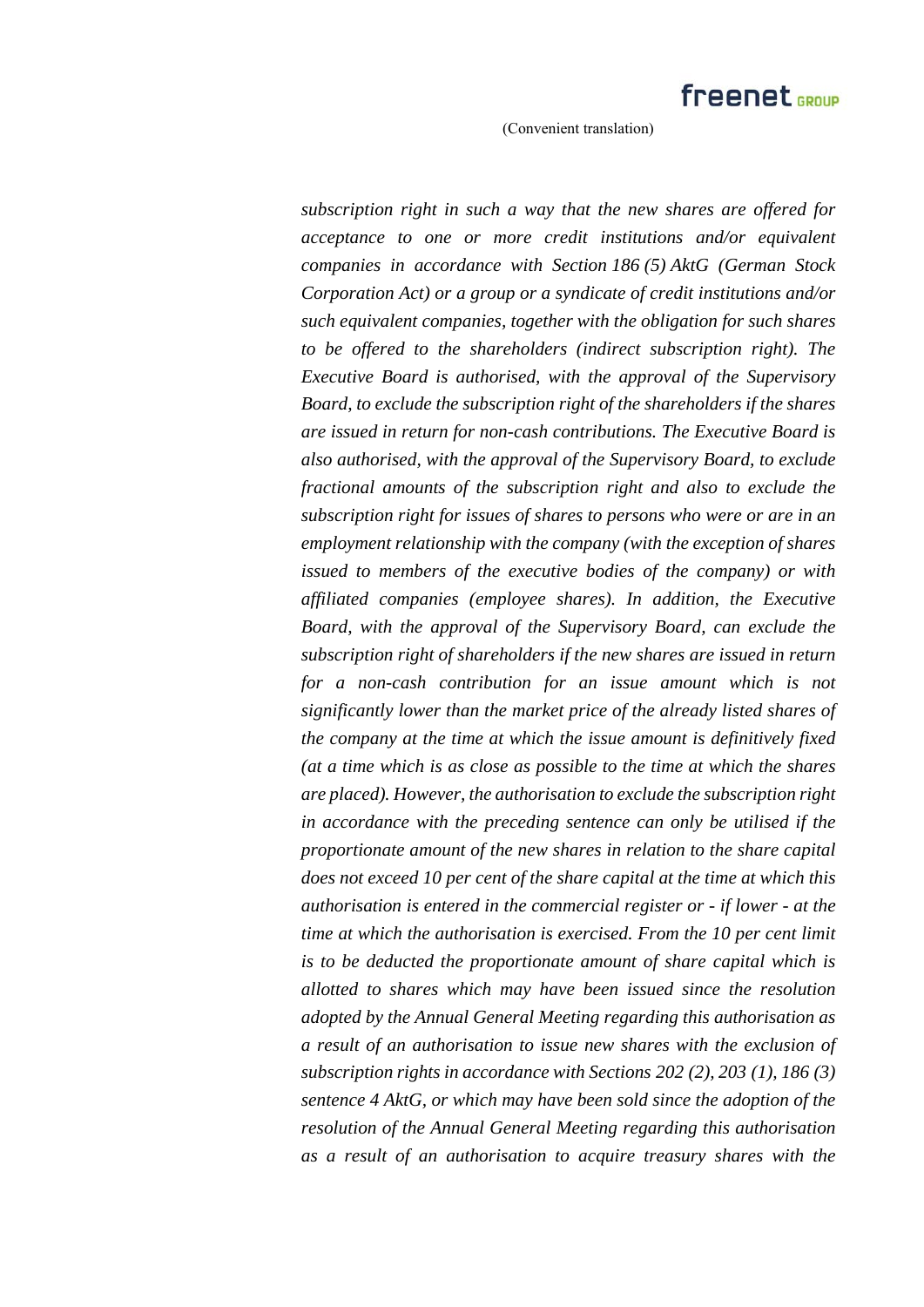*exclusion of subscription rights in accordance with Sections 71 (1) No. 8, 186 (3) sentence 4 AktG. Also to be deducted is the proportionate amount of share capital which is attributable to shares which can be issued based on bonds with an option or conversion right or an option or conversion obligation or a stock delivery right of the company to the extent that these bonds were issued in accordance with Sections 221 (4) sentence 2, 186 (3) sentence 4 AktG since the adoption of the resolution of the Annual General Meeting regarding this authorisation. The Executive Board is authorised to define the further details of the respective capital increase and the corresponding implementation with the approval of the Supervisory Board."* 

## **7. Resolution regarding the approval of the system for remuneration of the members of the Executive Board**

In accordance with Section 120 (4) AktG, the Annual General Meeting can adopt a resolution regarding approval of the system for the remuneration of the members of the Executive Board. The Annual General Meeting of freenet AG most recently approved the system regarding the remuneration of the members of the Executive Board in accordance with Section 120 (4) AktG on 30 June 2011. Following the Annual General Meeting 2017, the Supervisory Board worked on revising the remuneration system and adopted a resolution regarding corresponding structural changes in the system of remuneration for the members of the Executive Board.

This means that the remuneration system has again to be presented to the Annual General Meeting for approval. The remuneration report, which is published in the annual report 2017 as part of the corporate governance report in the Internet, which is sent to the shareholders upon request and which will be available during the Annual General Meeting, describes the basic principles for defining the remuneration of the members of the Executive Board for the financial year 2017. The new remuneration system, which has been applicable for contracts concluded (including contract adjustments or prolongations) since 20 March 2018, is detailed and explained in the separate report ("**remuneration report 2018**") which is also published in the Internet,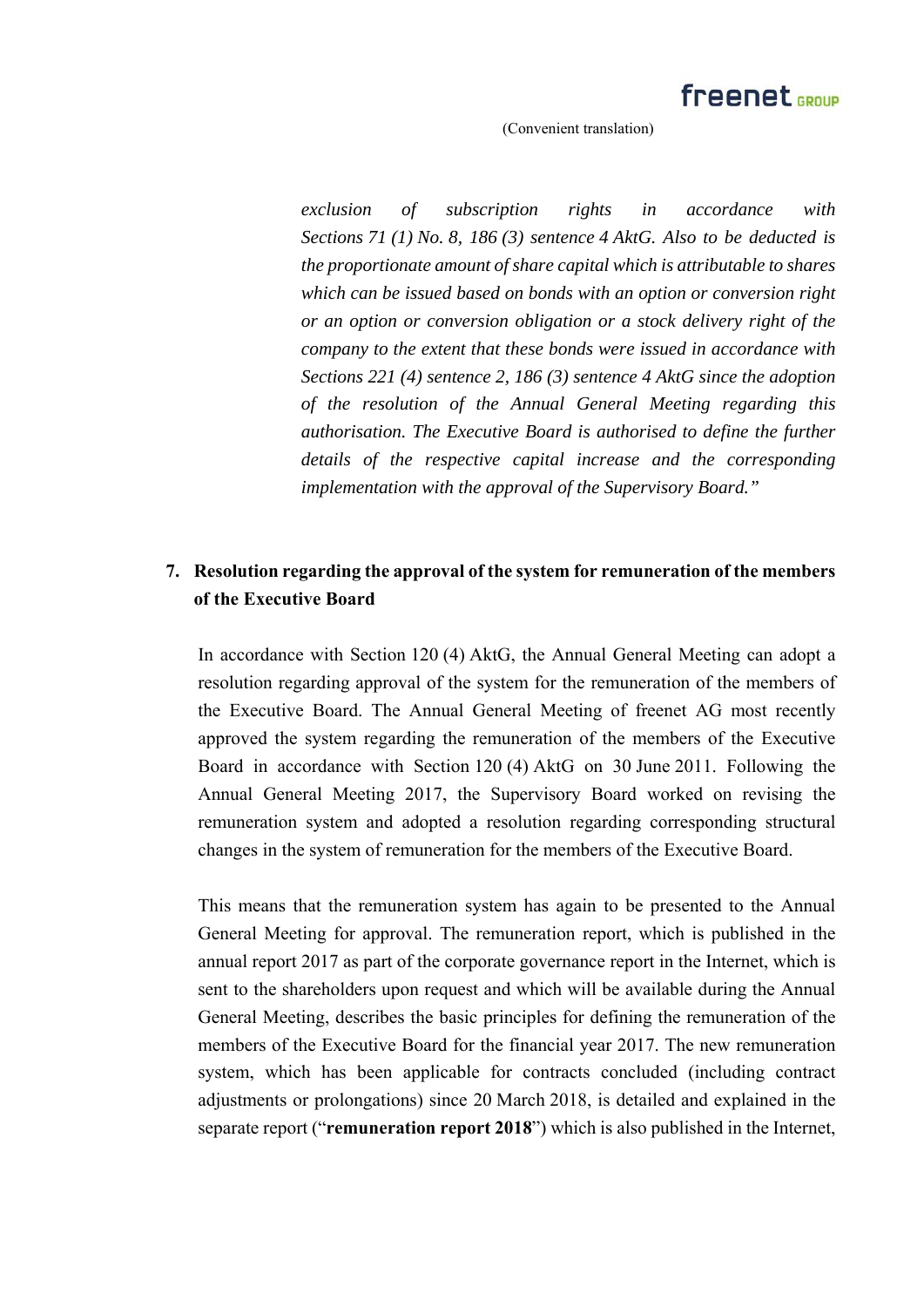sent to the shareholders upon request and will be available during the Annual General Meeting.

The Executive Board and Supervisory Board propose that the system regarding the remuneration of the members of the Executive Board, which has been applicable for contracts concluded (incl. contract adjustments or prolongations) since 20 March 2018 should be approved.

# **8. Approval regarding the control and profit transfer agreement between freenet AG and mobilcom-debitel Logistik GmbH**

freenet AG and mobilcom-debitel Logistik GmbH, a direct wholly-owned subsidiary of the company, intend to conclude a control and profit transfer agreement following approval of the Annual General Meeting. The control and profit transfer agreement (referred to in the following as "**the agreement**") will be concluded particularly for the purpose of establishing a tax unity for income tax and turnover tax purposes.

The main contents of the agreement are as follows:

- mobilcom-debitel Logistik GmbH places management of its company under freenet AG. freenet AG is accordingly authorised to issue instructions regarding management of the company to senior management of mobilcom-debitel Logistik GmbH. If no instructions are issued, senior management of mobilcomdebitel Logistik GmbH retains full decision-making powers.
- mobilcom-debitel Logistik GmbH agrees, for the duration of the agreement, to transfer its entire profit to freenet AG in accordance with the regulations of Section 301 AktG in its prevailing form.
- With the approval of freenet AG, mobilcom-debitel Logistik GmbH can pay amounts out of the net income to other retained earnings to the extent that this is permissible under commercial law and if this is justifiable in the opinion of a prudent businessman.
- At the request of freenet AG, other retained earnings which are created during the life of the agreement must be reversed (to the extent that this is legally permissible) and must be used for settling a net loss or must be transferred as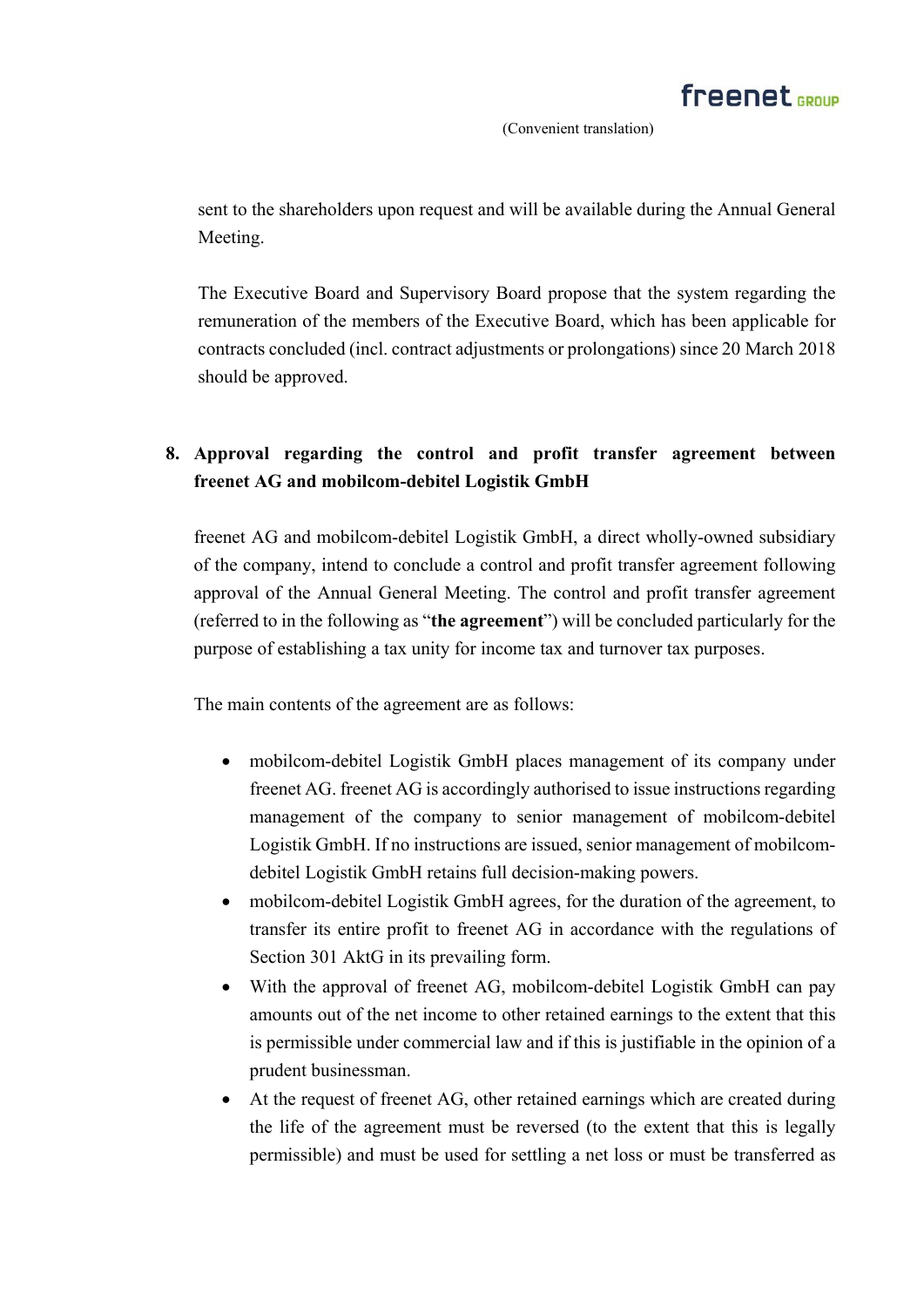profit. The use for settling a net loss or transferring amounts from the reversal of other retained earnings which were created before the start of the agreement is not permitted.

- freenet AG is obliged to absorb the losses of mobilcom-debitel Logistik GmbH in accordance with the regulations of Section 302 AktG in its prevailing form.
- The agreement becomes effective when entered in the commercial register of mobilcom-debitel Logistik GmbH and - with the exception of the instruction right of freenet AG which is described above and which is only applicable after the point at which the agreement is entered in the commercial register of the registered offices of mobilcom-debitel Logistik GmbH - is applicable retroactively from the beginning of the financial year of mobilcom-debitel Logistik GmbH in which the agreement is registered.
- The agreement is concluded for the period up to the end of five years (60 months) starting with the beginning of the financial year of mobilcomdebitel Logistik GmbH for which the obligation to transfer profits is applicable for the first time in accordance with the regulations of the agreement, and can be terminated for the first time as of the end of its fixed duration, subject to a period of notice of three months, if the financial year of mobilcom-debitel Logistik GmbH ends on this day; otherwise, the agreement can be terminated for the first time as of the end of the financial year running on this day. If the agreement is not terminated, it shall be prolonged until the end of each subsequent financial year of mobilcom-debitel Logistik GmbH, subject to the same termination period.
- The right to terminate the agreement for a compelling reason is not affected. In particular, freenet AG is authorised to terminate the agreement for a compelling reason if it is no longer entitled to a majority of voting rights relating to the shares in mobilcom-debitel Logistik GmbH or if a merger, spin-off or liquidation of one of the two companies concluding the agreement is carried out.
- freenet AG is and will be the sole shareholder of mobilcom-debitel Logistik GmbH at the time of the Annual General Meeting. For this reason, freenet AG does not have to pay any compensation or severance payments to external shareholders.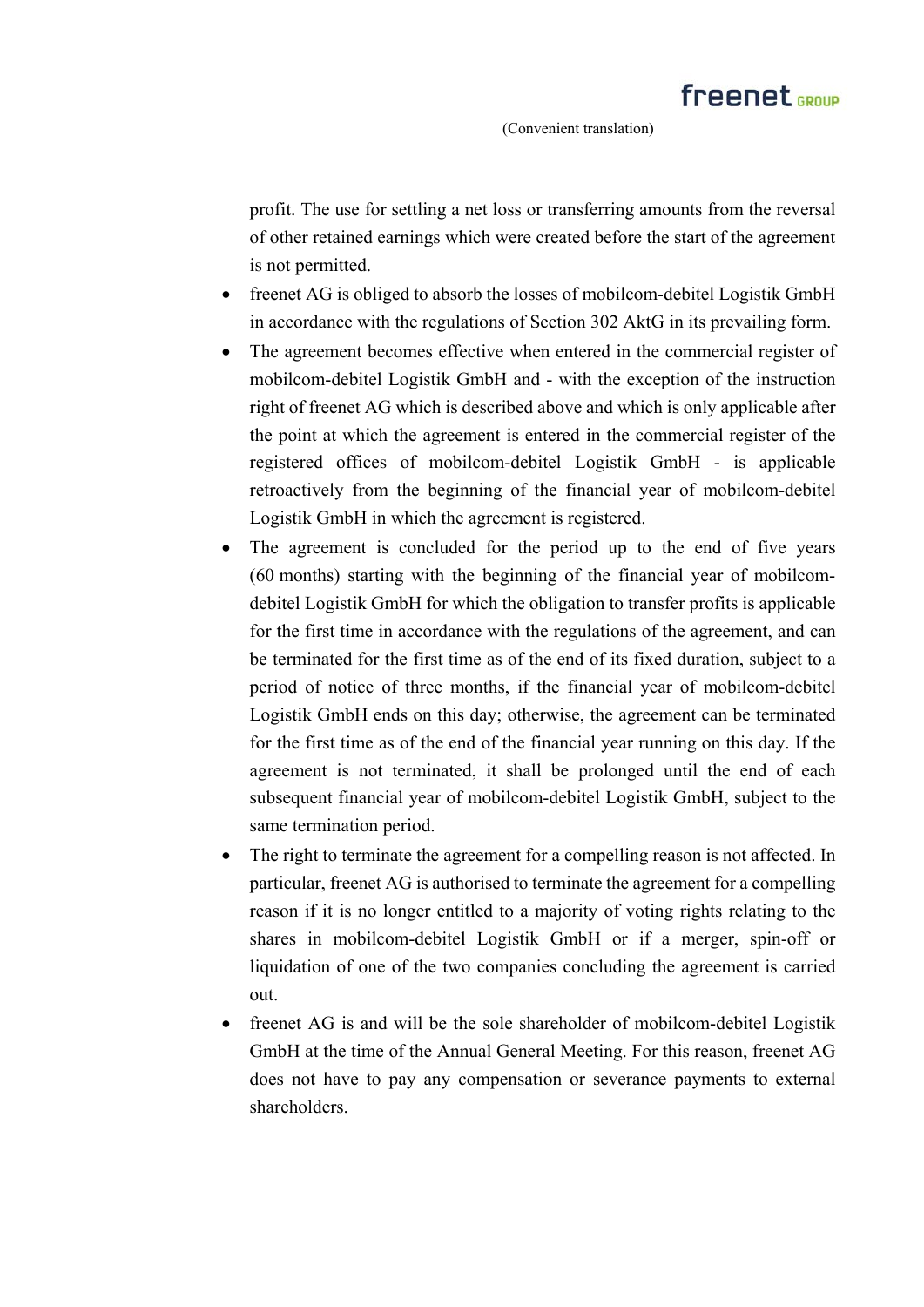The agreement is explained in greater detail and justified in a joint report of the Executive Board of freenet AG and senior management of mobilcom-debitel Logistik GmbH in accordance with Section 293a (1) AktG.

The Executive Board and Supervisory Board propose that the following resolution be adopted:

The conclusion of a control and profit transfer agreement between freenet AG and mobilcom-debitel Logistik GmbH in accordance with the draft submitted to the Annual General Meeting is approved.

## **REPORT TO THE ANNUAL GENERAL MEETING REGARDING AGENDA ITEM 6**

Under agenda item 6, the Executive Board and Supervisory Board propose that a new approved capital of in total 12,800,000 euros is to be created for a period of five years by way of a change to the articles of association. For this purpose, the existing approved capital 2013 (Section 4 (6) of the articles of association), which has so far not been utilised, is to be cancelled. Instead, a resolution is to be adopted for new approved capital equivalent to approximately 10 per cent of the share capital, and the existing regulation in Section 4 (6) of the articles of association is to be revised in accordance with the wording of the proposed resolution regarding agenda item 6.

According to the terms and conditions of the approved capital 2018, the Executive Board is also to be authorised, with the approval of the Supervisory Board, to exclude the subscription rights of shareholders under certain conditions.

For this purpose, the Executive Board submits a written report in accordance with Sections 203 (2), 186 (4) Sentence 2 AktG, which is published completely in the following:

### **Report regarding agenda item 6**

The authorisation for issuing new shares in accordance with Section 4 (6) (approved capital 2018) of the articles of association, which was proposed under agenda item 6 of the Annual General Meeting 2018, can be utilised in compliance with the statutory subscription rights of shareholders, also in the form of indirect subscription rights.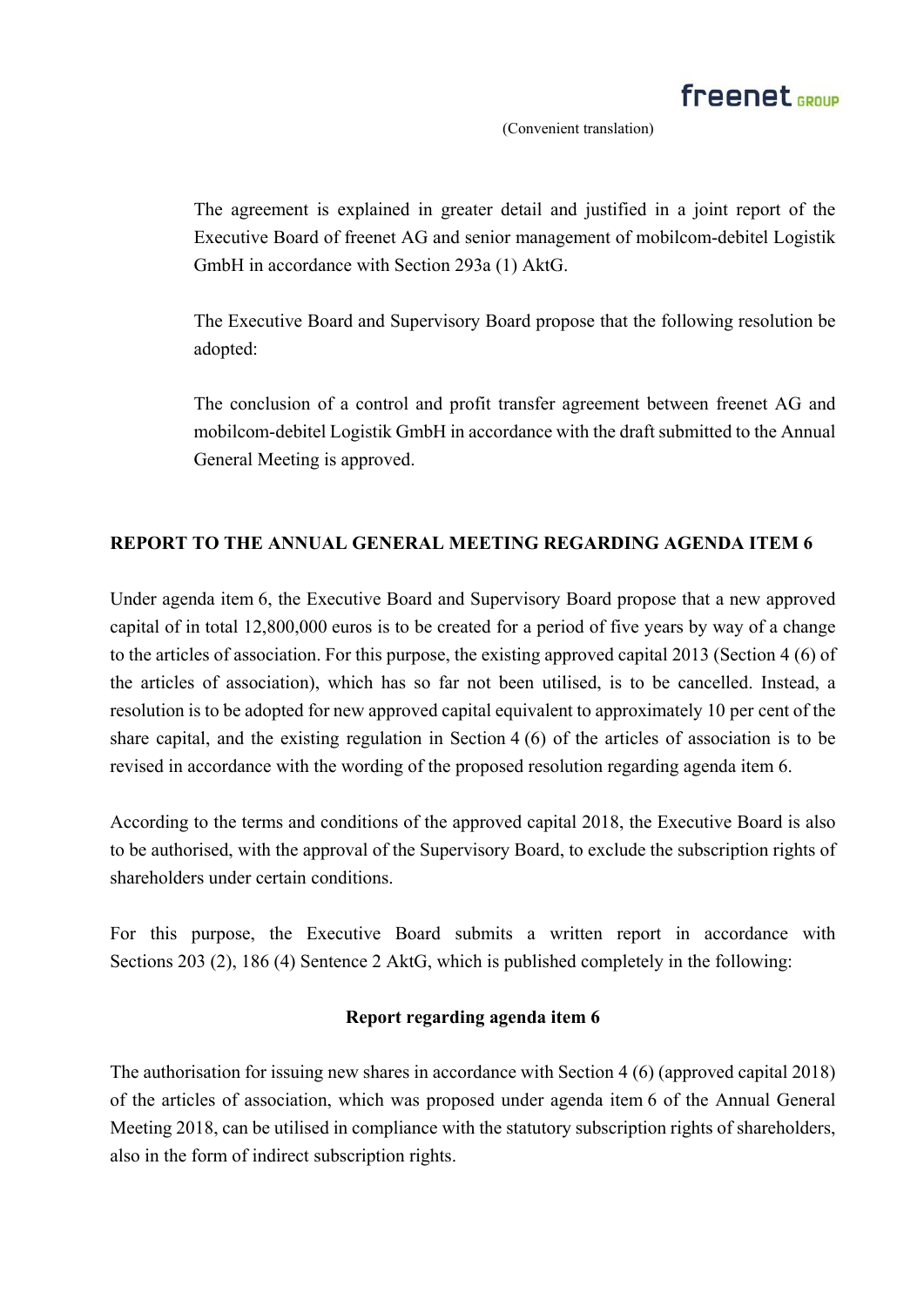#### *Authorisation to exclude subscription rights*

However, the authorisation to issue new shares also includes the authorisation of the Executive Board, with the approval of the Supervisory Board, to exclude the statutory subscription rights of shareholders. This is also applicable for cases in which the consideration for non-cash contributions is rendered partially in the form of issues of shares and partially in the form of a cash payment or another consideration (possibly also treasury shares). The purposes of the authorisation to exclude subscription rights are as follows:

1) The Executive Board and Supervisory Board are to be provided with the possibility of accessing adequate amounts of approved capital for the purpose of a business combination or for the acquisition of equity participations, companies or parts of companies as non-cash contributions in return for issues of shares of the company. The contribution of equity participations, companies and parts of companies to a subsidiary of the company or a business combination with a subsidiary may also be considered.

As has been the case in the past, the Executive Board constantly assesses opportunities for the company to acquire companies, parts of companies or equity participations in companies which operate in the area of activity of the company. The acquisition of such equity participations, companies or parts of companies in return for the granting of shares is in the interest of the company if the acquisition may result in consolidation or strengthening of the respective market position of the freenet Group or if it permits or facilitates the entry into new areas of activity. In order to be able to take account of the interest of the vendor or of the company in payment in the form of shares of the company for such acquisitions in a prompt and flexible manner, it is necessary (if treasury shares cannot and should not be used) for the Executive Board to be authorised to issue new shares, with the approval of the Supervisory Board, with the exclusion of subscription rights of shareholders.

The value at which the new shares are issued in this case depends on the circumstances of each individual case, including the timing. For determining this value, the Executive Board and the Supervisory Board will focus on the interests of the company and, where possible, on the market price. Because the shares are to be issued with a value which, where possible, is based on the market price, interested shareholders are able, in connection with the timing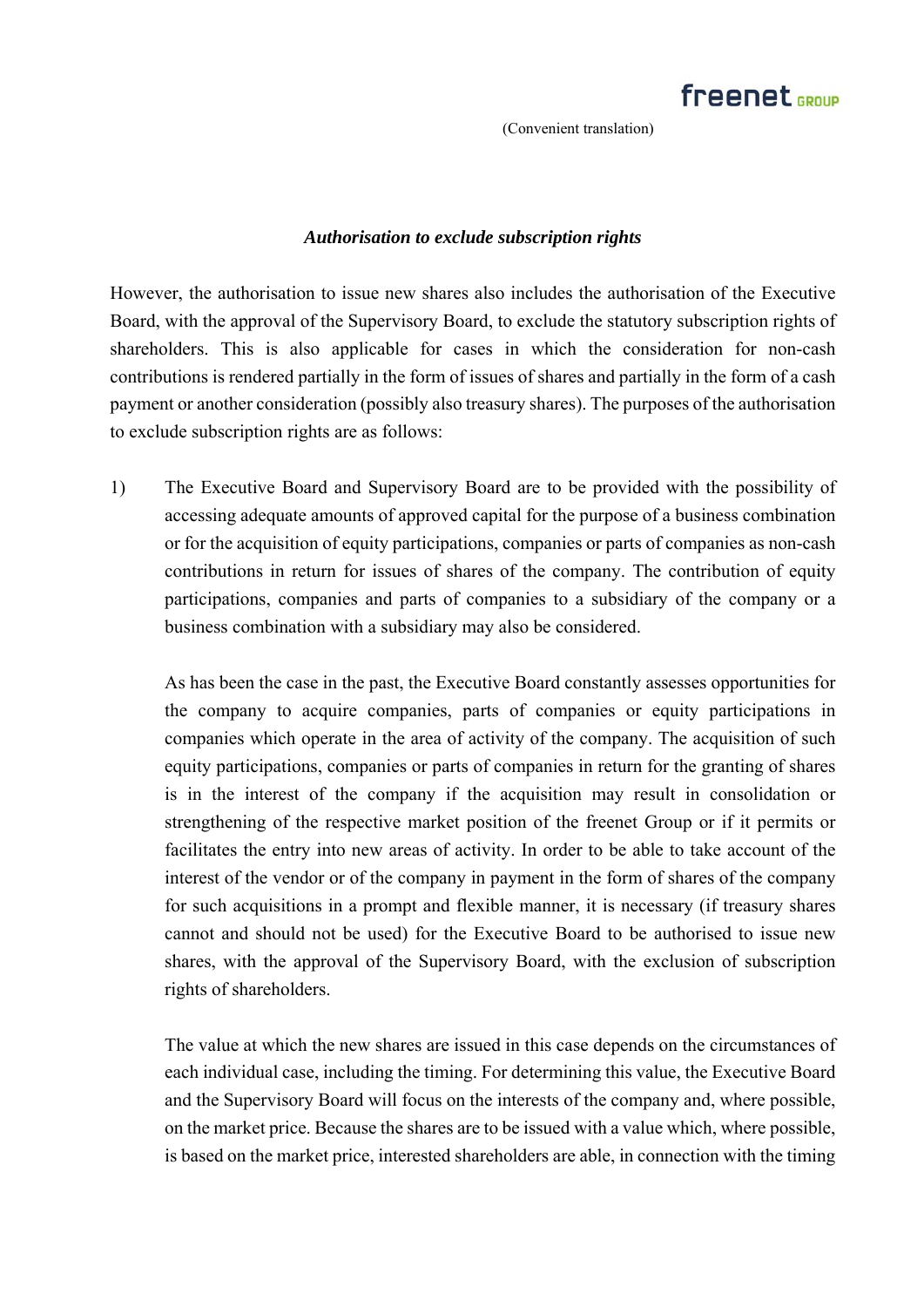of an issue of new shares which is carried out for the above purposes and for which the subscription right of shareholders is excluded, are able to acquire additional shares at the market price via the stock exchange and thus subject to conditions which are essentially equivalent.

In view of the above considerations, the Executive Board considers that the proposed authorisation for issuing new shares is in the interest of the company and may in individual cases justify the exclusion of shareholder subscription rights. In each individual acquisition case, the Executive Board and the Supervisory Board will therefore assess and consider whether the acquisition in return for issuing shares is in the interest of the company and whether the exclusion of subscription rights is therefore necessary and proportionate.

2) The purpose of the authorisation proposed in Section 4 (6) of the articles of association is also to enable the Executive Board and Supervisory Board to also use the approved capital 2018 for issuing shares in return for the contribution of other assets eligible to be used as non-cash contributions, and in particular licences, commercial property rights, receivables (including receivables due from the company), property and property rights. In the above cases, the granting of shares is in the interest of the company if the assets which are provided in the form of non-cash contributions are of benefit for the activity of the company or if the acquisition is advantageous for the financial position, net assets or results of operations of the company, also in the form of a reduction of debt, and if an acquisition in return for cash payment is not possible or is not possible subject to reasonable conditions.

The decision as to whether new shares of the company are granted in consideration has to be determined in each individual case by the Executive Board, with the approval of the Supervisory Board, with due consideration being given to the interests of the company regarding the specific measure, the consideration as to whether the granting of shares is necessary and proportionate, and also giving due consideration to the valuation. The considerations regarding the issue amount specified under point 1 are applicable accordingly.

3) Instead of the non-cash contributions specified under the above points 1) and 2), the obligation for transferring the asset can also be contributed to the company in the form of a non-cash contribution if such contribution has to be carried out within five years after the entry of the performance of the relevant capital increase.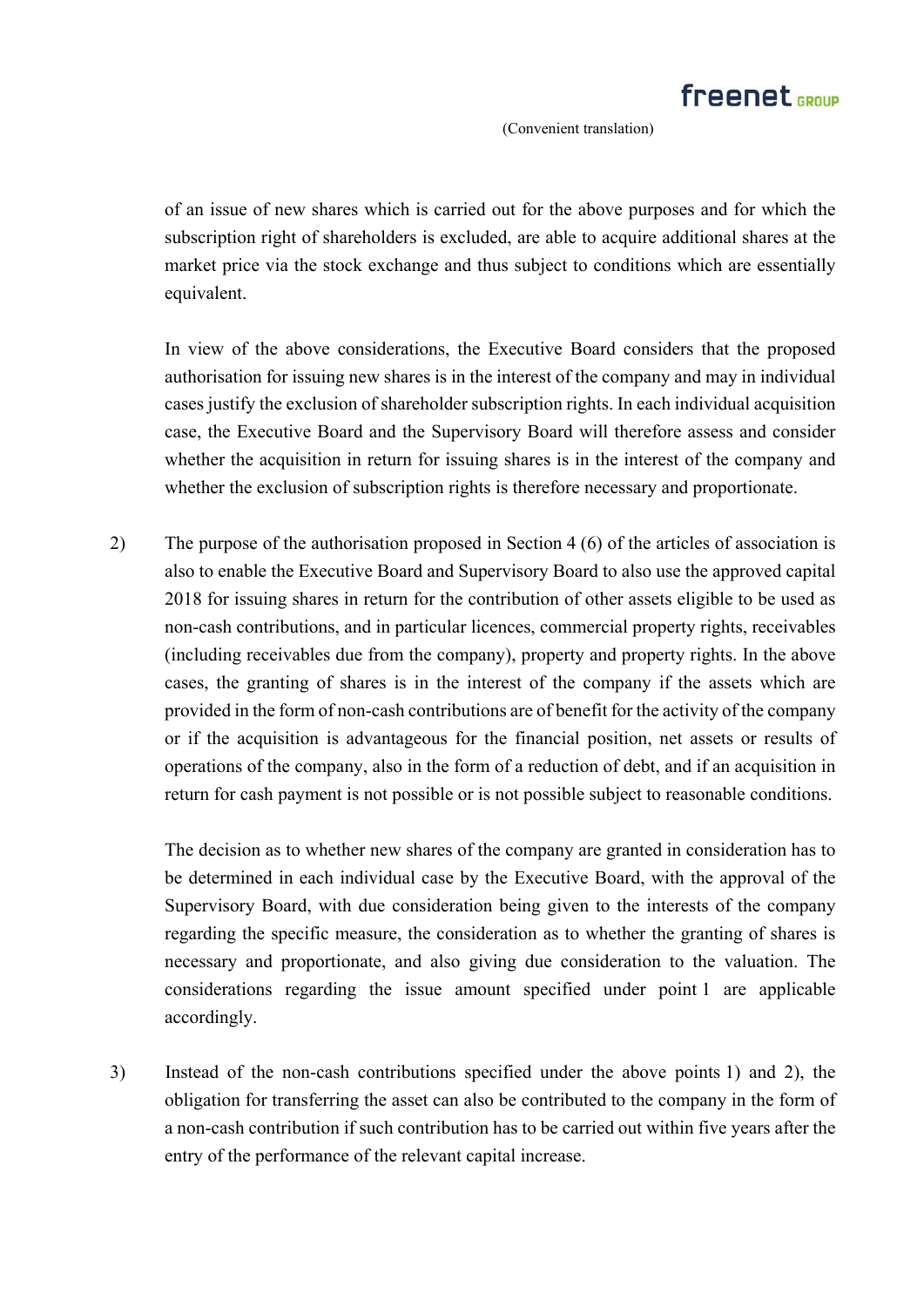- 4) On the basis of the approved capital in Section 4 (6) of the articles of association, the Executive Board should also be able in future to issue shares to persons who are in an employment relationship with the company or with affiliated companies (with the exception of members of executive bodies of the company) (employee shares) in return for cash contributions, offsetting of salary claims, the contribution of payment claims and/or other assets. It is of course not possible at present to provide any details at present of any issue amounts. The Executive Board will reasonably fix the issue amount with due consideration being given to the interests of the company and its shareholders as well as the respective purpose, focussing on the market price. The issue amount of the new shares should not be lower than the current market price of the already listed shares to the extent that this is not unusual for employee shares.
- 5) If the company's administrative body takes advantage of the authorisation to increase the capital whilst maintaining the statutory subscription rights of shareholders, it may be necessary to exclude the subscription rights for fractions in order to achieve practical subscription ratios. The Executive Board is also authorised to do so with the approval of the Supervisory Board. If subscription rights were not to be excluded with regard to any fractions, it might not be possible for a capital increase to be carried out in a round amount or in relation to a round amount with a practical subscription ratio. The new shares which are excluded from the shareholders subscription rights as unutilised fractions are either sold via the stock market or are utilised in any other optimum manner for the company.
- 6) In line with the statutory regulation in Sections 203 (1) Sentence 1, 186 (3) Sentence 4 AktG, the Executive Board and the Supervisory Board are also to be able to issue new shares in a way which does not maintain the statutory subscription rights of shareholders if the issue in return for cash payment is carried out for an issue amount which is not significantly lower than the market price of the shares of the company.

The possibility of issuing new shares as described above is in the interest of the company and the shareholders as, by way of issuing shares for instance to institutional investors, it is possible for additional German and international shareholders to be gained. The company is also enabled in this way to adjust its shareholders' equity to the respective requirements of its business and to respond in a rapid and flexible manner to favourable market situations. The interests of the shareholders regarding assets as well as voting rights are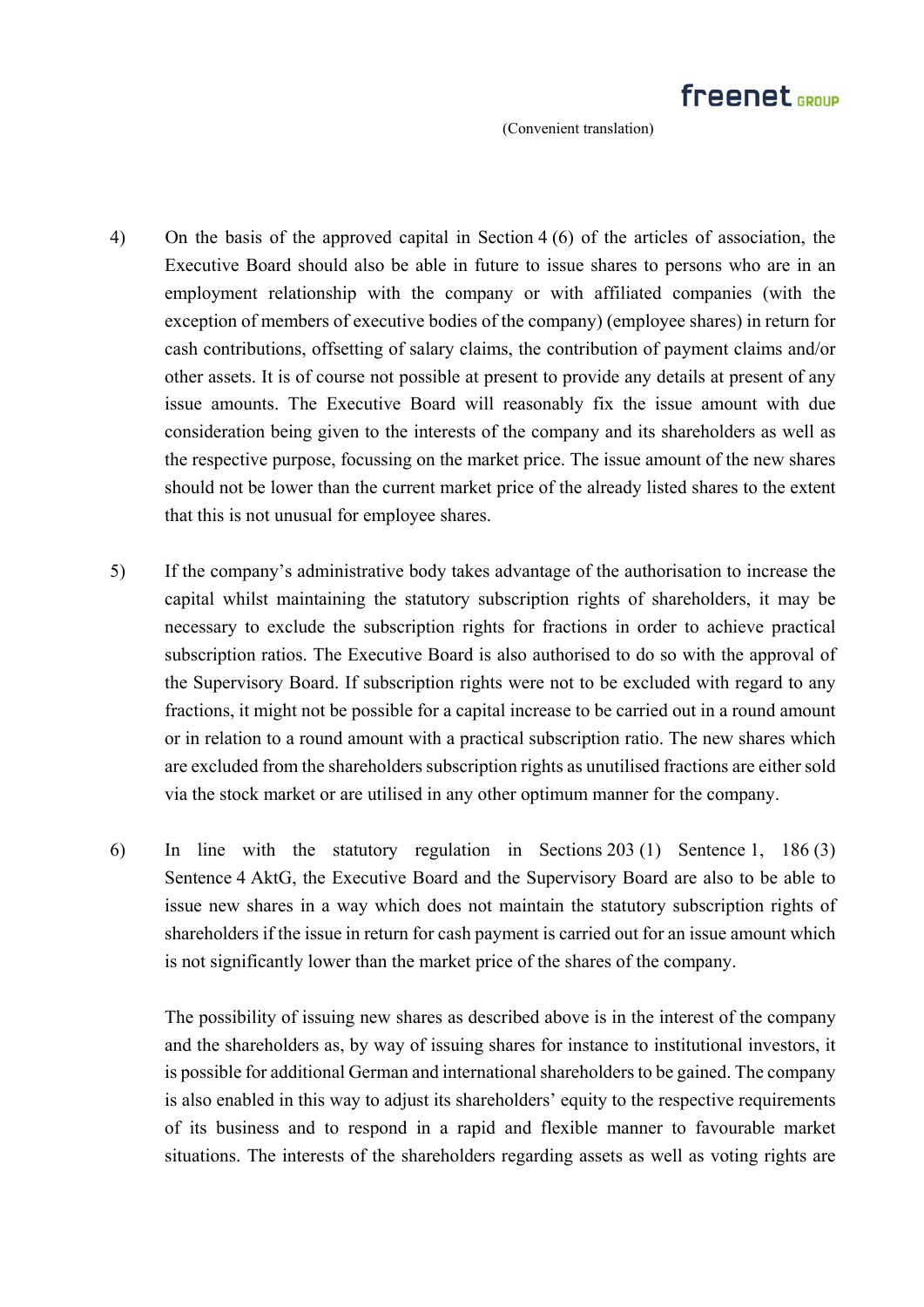maintained. In view of the low volume of the approved capital 2018 of approx. 10 per cent of the share capital and the fact that the authorisation to exclude subscription rights is limited to max. 10 per cent of the share capital (taking account of equivalent measures if shares are issued in return for cash payment at a price which is not significantly lower than the market price), the shareholders are not disadvantaged in any way as the shares are only permitted to be issued at a price which is not significantly lower than the market price of the shares of the company at the time of the sale. Interested shareholders are therefore able to purchase a number of shares necessary for maintaining their percentage holding via the stock market subject to essentially equivalent conditions.

There are currently no specific plans for using the approved capital 2018.

### *Reporting*

The Executive Board will in each case carefully assess whether the utilisation of the approved capital 2018 and the exclusion of the subscription rights of shareholders as well as the specific time at which new shares become eligible to participate in the company's profits are in the interest of the company and its shareholders. The Executive Board will report to the Annual General Meeting regarding any utilisation of the approved capital 2018.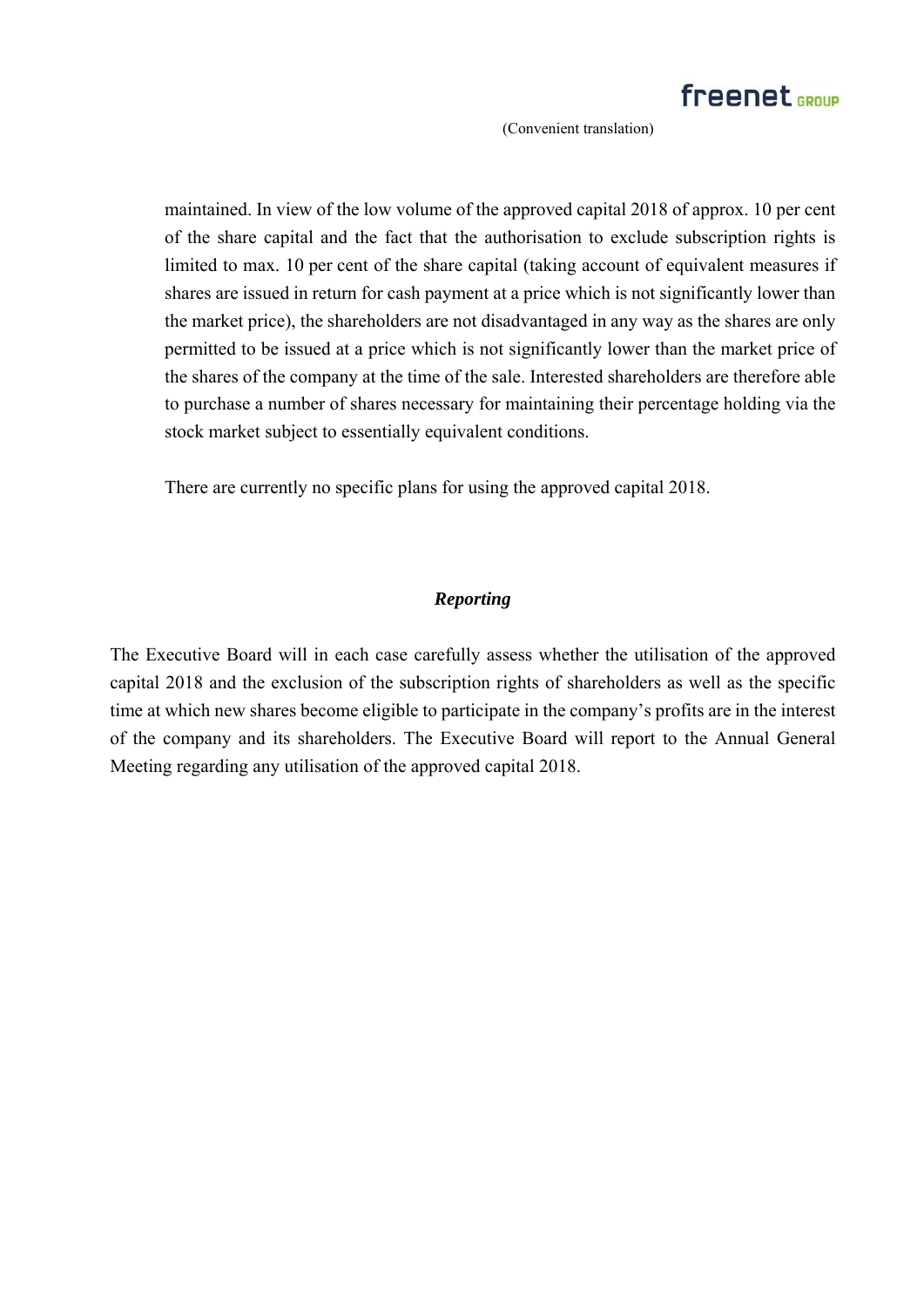### **INFORMATION REGARDING AGENDA ITEM 8**

From the point at which the Annual General Meeting is convened up to the point at which the Annual General Meeting is concluded, and with regard to the draft of the control and profit transfer agreement, the following documents will be available in the business premises of freenet AG (Hollerstraße 126, 24782 Büdelsdorf; Deelbögenkamp 4c, 22297 Hamburg) as well as the business premises of mobilcom-debitel Logistik GmbH (Hollerstraße 126, 24782 Büdelsdorf), and will be additionally available via the company's website:

- The draft of the control and profit transfer agreement between freenet AG and mobilcom-debitel Logistik GmbH;
- The annual financial statements and the management reports of freenet AG for the financial years 2015, 2016 and 2017;
- The annual financial statements of mobilcom-debitel Logistik GmbH for the financial years 2015, 2016 and 2017;
- The joint report of the Executive Board of freenet AG and senior management of mobilcom-debitel Logistik GmbH prepared in accordance with Section 293a AktG regarding the control and profit transfer agreement.

Upon request, a copy of these documents will be sent to every shareholder without delay and freeof-charge. As all shares of mobilcom-debitel Logistik GmbH are held by freenet AG, it is not necessary for the control and profit transfer agreement to be audited or for an audit report to be submitted.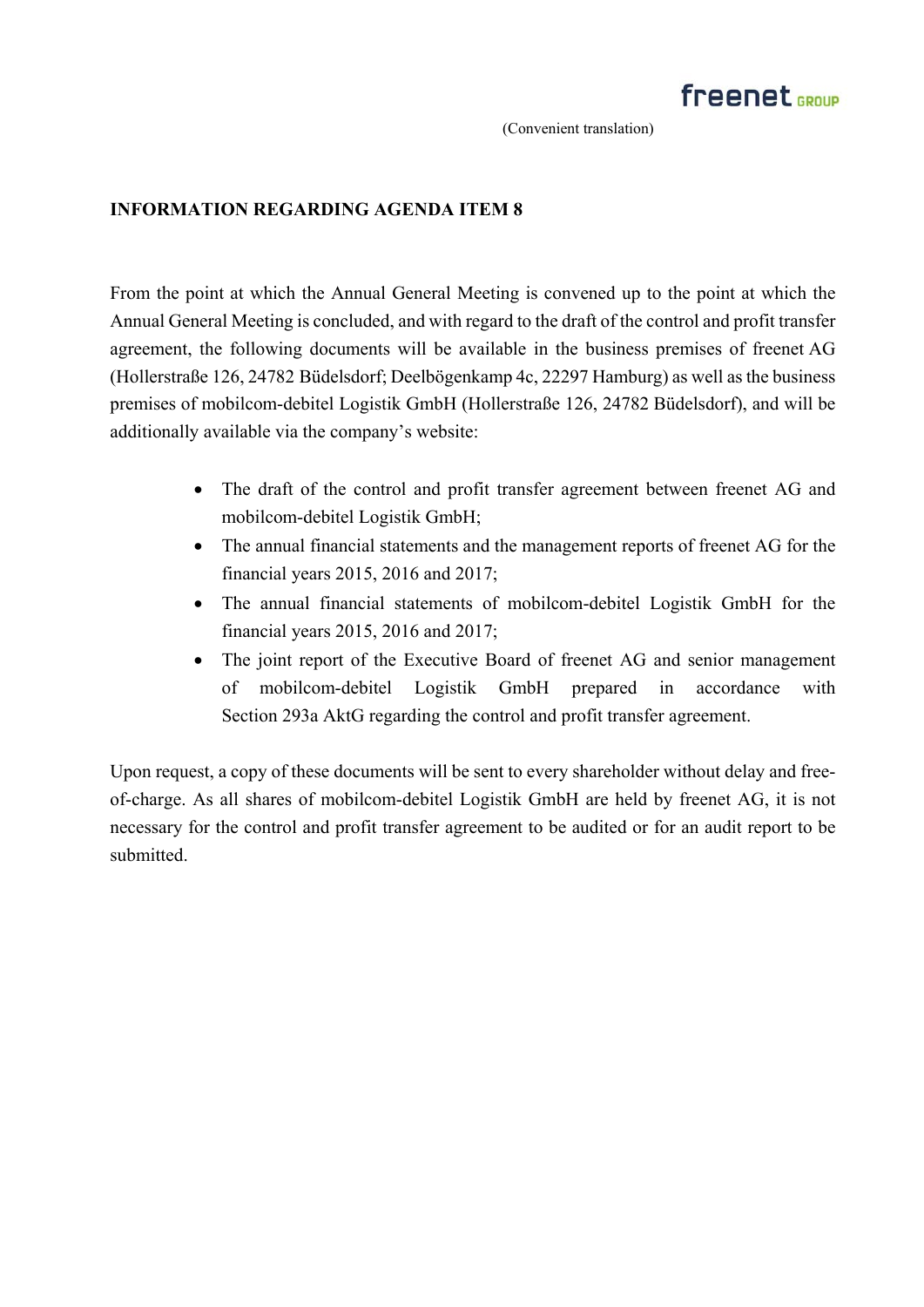# **DOCUMENTS FOR THE ANNUAL GENERAL MEETING, PUBLICATIONS ON THE WEBSITE OF THE COMPANY**

The approved consolidated financial statements and the group management report, the adopted annual financial statements and the management report of freenet AG for the financial year 2017, the explanatory report of the Executive Board regarding the disclosures in accordance with sections 289a (1), 315a HGB, the report of the Supervisory Board for the financial year 2017 and the proposal of the Executive Board regarding the appropriation of the cumulative profit, the remuneration report 2018, the report of the Executive Board of agenda item as well as the "INFORMATION REGARDING AGENDA ITEM 8" stated in the preceding section are available for inspection via the website of our Company at http://www.freenet-group.de/investorrelations/hauptversammlung/ from the point at which the annual general meeting is convened up to the point at which the annual general meeting is concluded. The documents will also be made available in the annual general meeting of freenet AG.

All above-mentioned documents are also available for inspection in the business premises of the Company (Hollerstraße 126, 24782 Büdelsdorf; Deelbögenkamp 4c, 22297 Hamburg, Germany) from the time at which the annual general meeting is convened. Upon request, a copy of the documents will be sent immediately and free-of-charge to each shareholder.

The information and documents additionally specified in section 124a AktG will also be available on the website of the Company at http://www.freenetgroup.de/investorrelations/hauptversammlung from the day on which the annual general meeting is convened.

### **TOTAL NUMBER OF SHARES AND VOTING RIGHTS**

At the time at which the annual general meeting is convened, the share capital of the Company amounts to 128,061,016 euros, comprising 128,061,016 registered no-par-value shares (shares), each of which confer one vote. The total number of shares with voting rights of freenet AG in accordance with the terms of section 49 (1) no.1 WpHG (Wertpapierhandelsgesetz; Securities Trading Act) amounts to 128,061,016 at the time at which the annual general meeting is convened. The above total number comprises 50,000 own shares currently held, which do not confer any rights to the Company.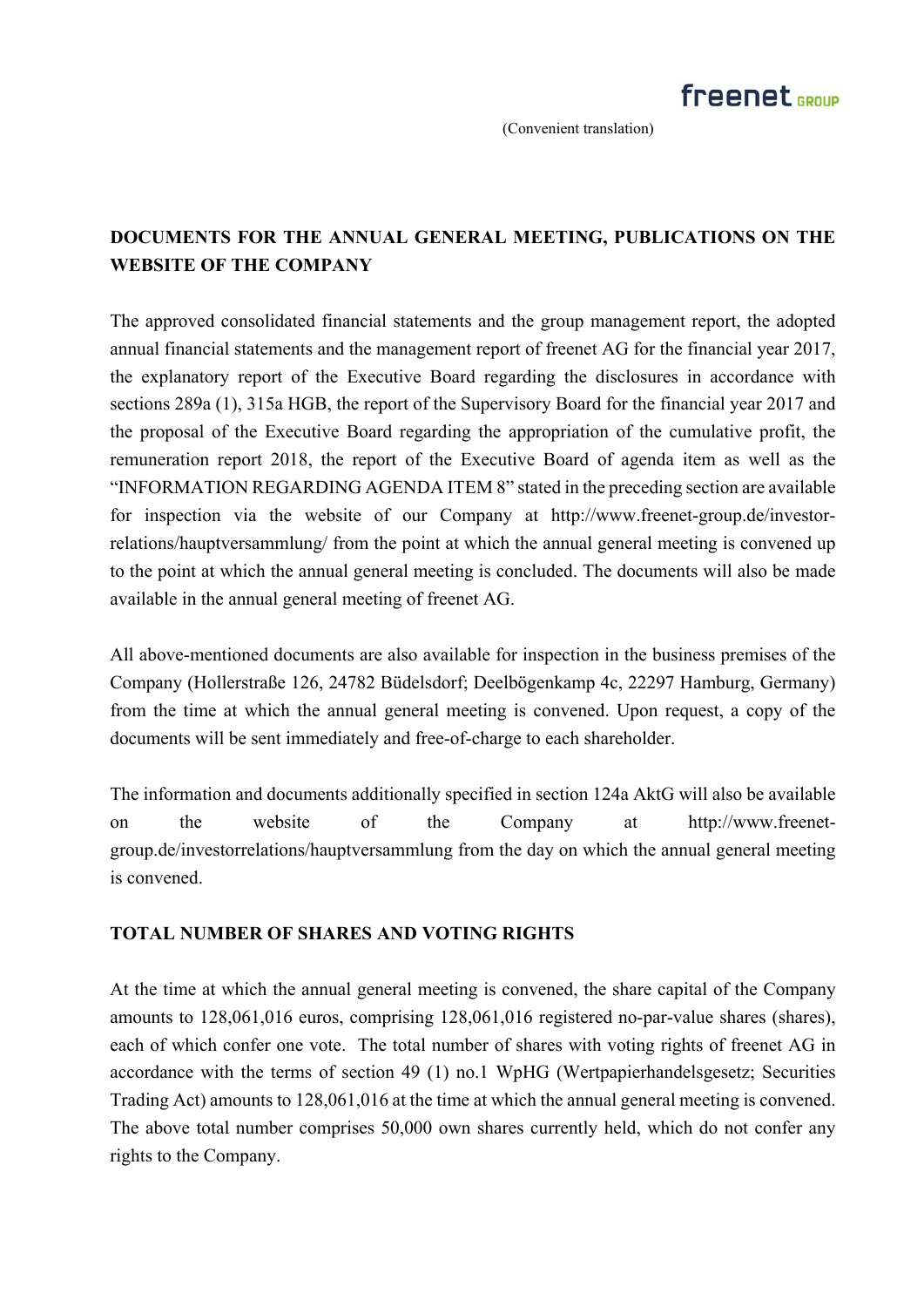\*\*\*

# **CRITERIA FOR ATTENDING THE ANNUAL GENERAL MEETING AND EXERCISING THE VOTING RIGHTS**

#### *Entry in the share register and registration*

In relation to the Company, a person is deemed to be a shareholder only if he/she is entered in the share register. Accordingly, only the shareholders who are entered in the share register on the day of the annual general meeting and who have also registered in due time are authorised to attend the annual general meeting and exercise their voting rights. Regarding the transfer of shares in the share register, refer to the section "Free disposal and technical record date" below. Shareholders are able to register with the Company at the following address by no later than the end of 10 May 2018, 24:00 hours (CEST):

Hauptversammlung freenet AG c/o ADEUS Aktienregister-Service-GmbH Postfach 57 03 64 22772 HamburgEmail: hv@freenet.ag

If the registration is received in due time, admission tickets for the annual general meeting are sent to the shareholders. Unlike the registration, the admission ticket is not a criterion for participating in the annual general meeting; its purpose is merely to simplify the procedure for the admission checks to the annual general meeting.

### *Free disposal and technical record date*

The shares are not blocked as a result of registration for the annual general meeting. The shareholders can therefore still freely dispose of their shares even after they have registered. Only the number of shares recorded in the share register on the day of the annual general meeting is relevant for the attendance and voting rights. This will be equivalent to the number resulting from the transfer applications which have been received by the Company by the final day of registration. Applications for transfers in the share register which are received during the period between 11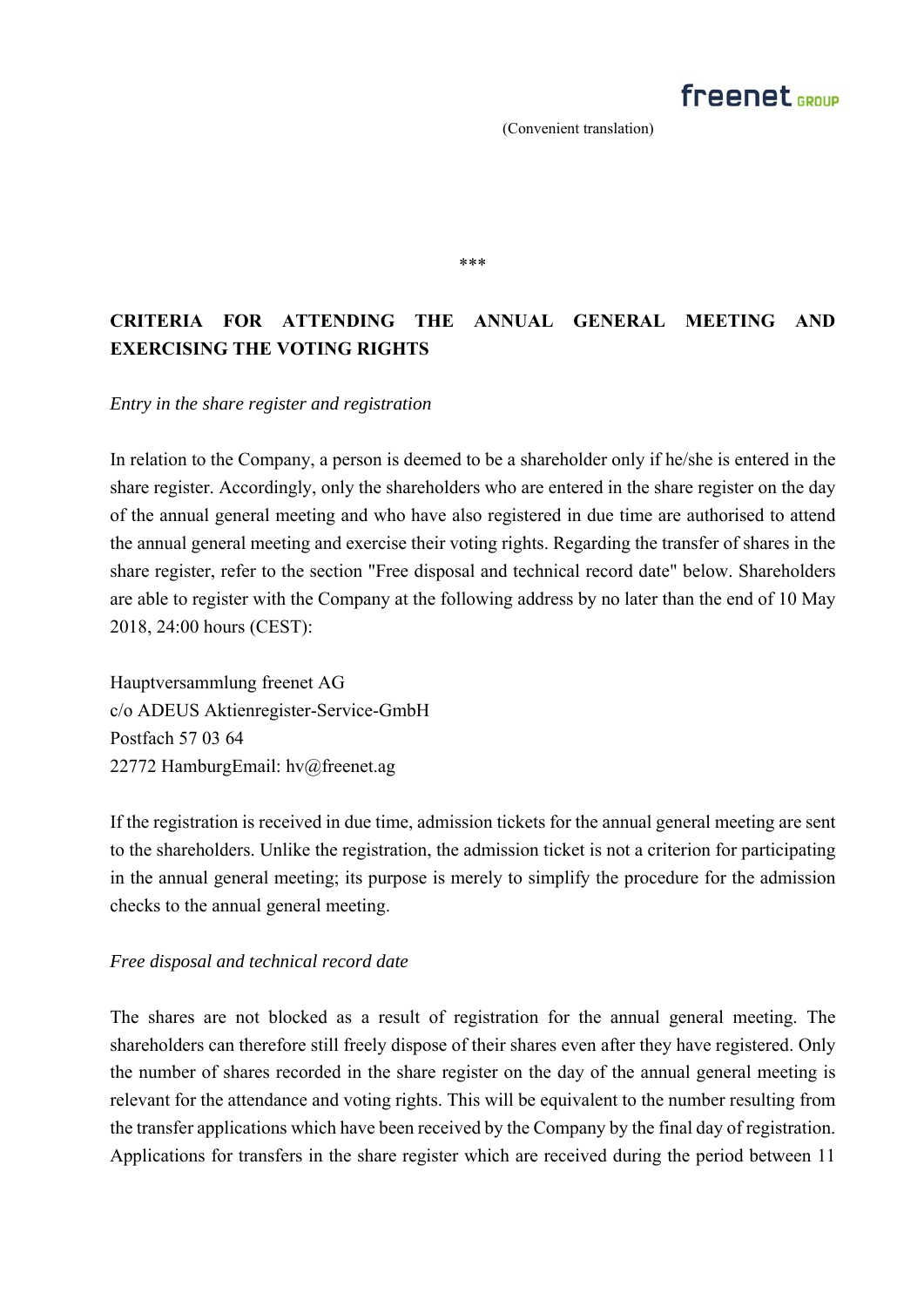May 2018 and 17 May 2018 (both dates inclusive) will only be processed and recognised after the annual general meeting of 18 May 2018. The technical record date is therefore 10 May 2018, 24:00 hours (CEST).

\*\*\*

### **PROCEDURE FOR VOTING VIA PROXIES**

Shareholders are able to appoint a credit institution, a shareholder association or another person of their choice as proxies for exercising voting rights. Text form is sufficient for granting the power of attorney to a proxy, and also for any revocation and as supporting evidence unless a stricter form is required by law; section 135 AktG is not affected. If the proxy powers are granted to a credit institution, a shareholder association or equivalent persons in terms of the exercising of voting rights in accordance with section 135 (8) AktG or sections 135 (10), 125 (5) AktG, institutions or companies, the requirements regarding the proxy powers, in the absence of special regulations in the articles of association, are based on the statutory regulations in section 135 AktG, i.e., the proxy must be recorded in a verifiable manner, and must reflect the special aspects of the respective authorised proxy, which have to be requested from the party to be authorised.

Credit institutions, shareholder associations and equivalent persons as specified in section 135 (8) AktG or sections 135 (10), 125 (5) AktG, institutions or companies may exercise voting rights for shares which are not owned by them but for which they have been registered as the owner in the share register of the Company, only on the basis of an authorisation of the shareholder for which the regulations regarding proxy powers are applicable accordingly.

As a service for our shareholders who are authorised to attend the annual general meeting, we have previously offered an arrangement whereby such shareholders can be represented in the annual general meeting by a proxy designated by the Company. Proxy powers and instructions for exercising the voting rights must be granted to this proxy; however, the proxy is not permitted to exercise other shareholder rights. The proxy is obliged to vote as instructed. However, it must be borne in mind that the proxy is not able to receive instructions, in advance of the annual general meeting or during the annual general meeting, regarding procedure applications or applications or nominations submitted for the first time in the annual general meeting. He is permitted to exercise the voting right only in relation to those agenda items for which he has received instructions from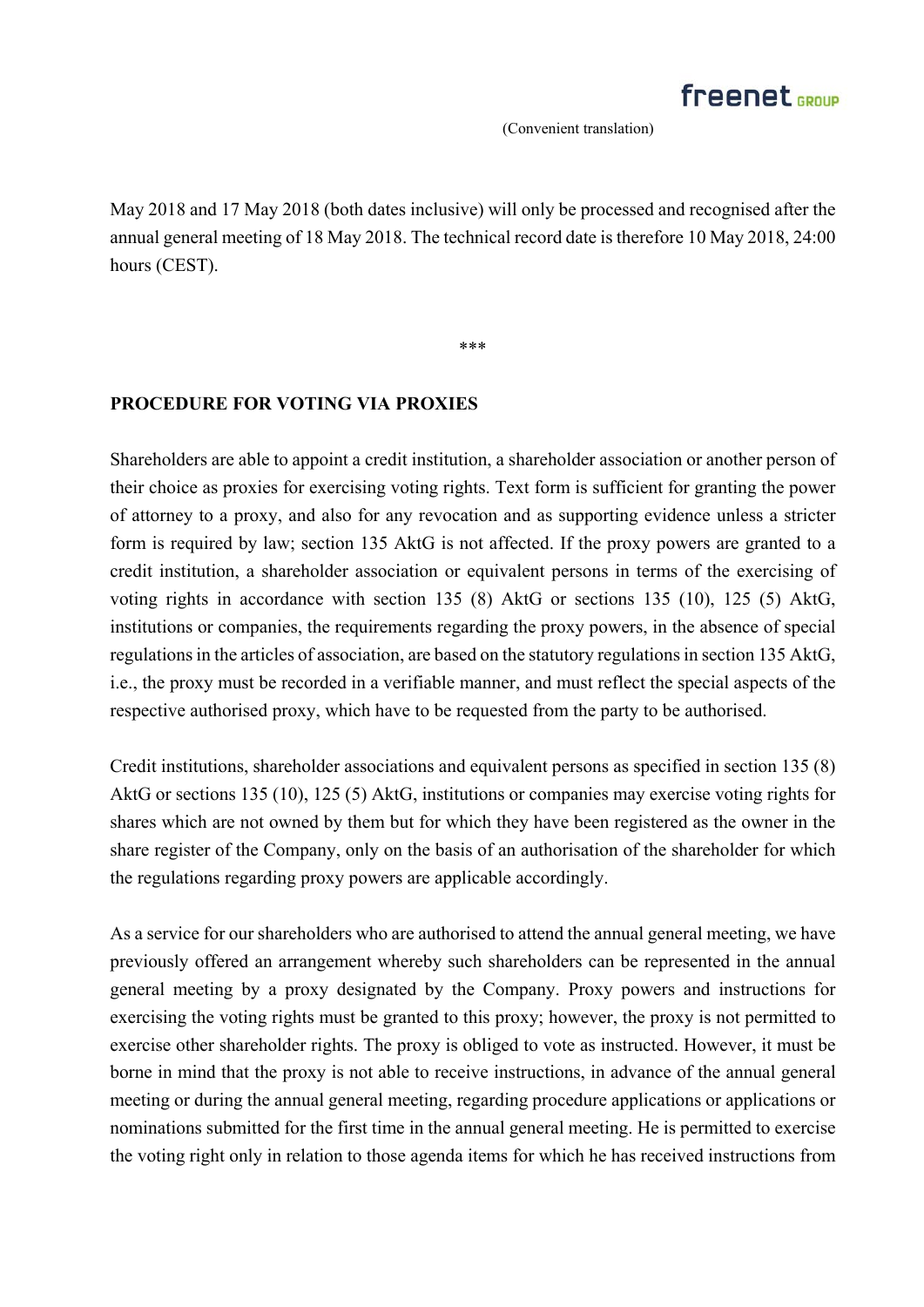the shareholders. In case the proxy has not received instructions for exercising the voting rights on agenda items, motions and election proposals (requiring voting), he will in each case abstain from voting.

Proxy powers and instructions to the proxy designated by the Company must have been notified by 16 May 2018, 24:00 hours (CEST) – with the name of the person submitting the declaration – by writing, by email or otherwise in text form at the following address:

Hauptversammlung freenet AG c/o ADEUS Aktienregister-Service-GmbH Postfach 57 03 64 22772 Hamburg Email: hv@freenet.ag

Proxy powers and instructions can also be revoked or modified in the above-mentioned form if received by 16 May 2018, 24:00 hours (CEST).

The granting of proxy powers, the revocation of such powers and evidence of the authorisation can be provided in one of the forms specified above. The evidence of authorisation can also be provided by way of the proxy powers which designate the name of the person granting the powers being presented when the proxy appears in person.

The shareholders who wish to grant proxy powers to a person of their choice, a credit institution, a shareholders association or other equivalent persons as detailed in section 135 (8) AktG or sections 135 (10), 125 (5) AktG, institutions or companies or proxies designated by the Company must themselves be authorised to attend the annual general meeting. They must therefore be entered in the share register on the day of the annual general meeting and must have registered in due time and in due form to attend the annual general meeting. The admission ticket contains a form which can be used for granting the proxy powers.

Shareholders can also exercise their rights in the annual general meeting in person even after they have awarded proxy powers. Personal appearance is deemed to be revocation of previously granted proxy powers.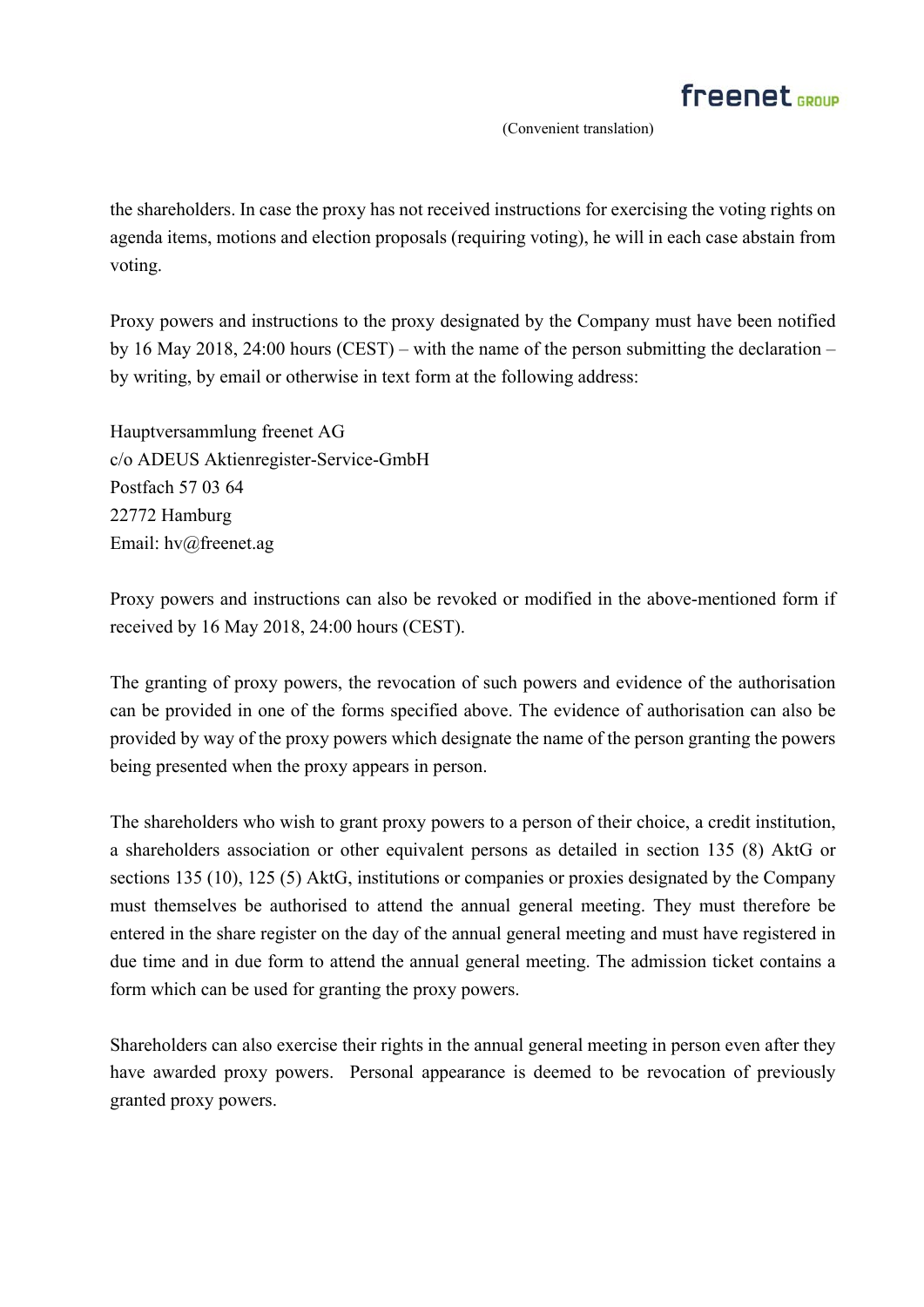If a shareholder authorises more than one person, the Company may reject one or more of such persons.

The shareholders also receive details regarding attendance at the annual general meeting as well as for granting proxy powers and instructions together with the admission ticket.

### **PROCEDURE FOR POSTAL VOTING**

Subject to the following conditions, shareholders may also cast their votes in writing or by way of electronic communication without attending the annual general meeting (postal vote).

In order to be able to exercise their voting rights by way of postal voting, section 13 (1) of the articles of association of the Company specify that only those shareholders are authorised who are recorded in the share register on the day of the AGM and who have registered in due time with the Company for attending the annual general meeting (see above, section "Entry in share register and registration").

Postal votes can be sent to the Company, and can also be revoked, in writing or by means of electronic communication at the address

Hauptversammlung freenet AG c/o ADEUS Aktienregister-Service-GmbH Postfach 57 03 64 22772 Hamburg Email: hv@freenet.ag

until 16 May 2018, 24:00 hours (CEST).

If a shareholder who has already submitted a postal vote wishes to attend the annual general meeting in person or wishes to vote through a representative and represents corresponding shares, this is possible, but is deemed to be revocation of the votes cast by postal voting for the respective shares.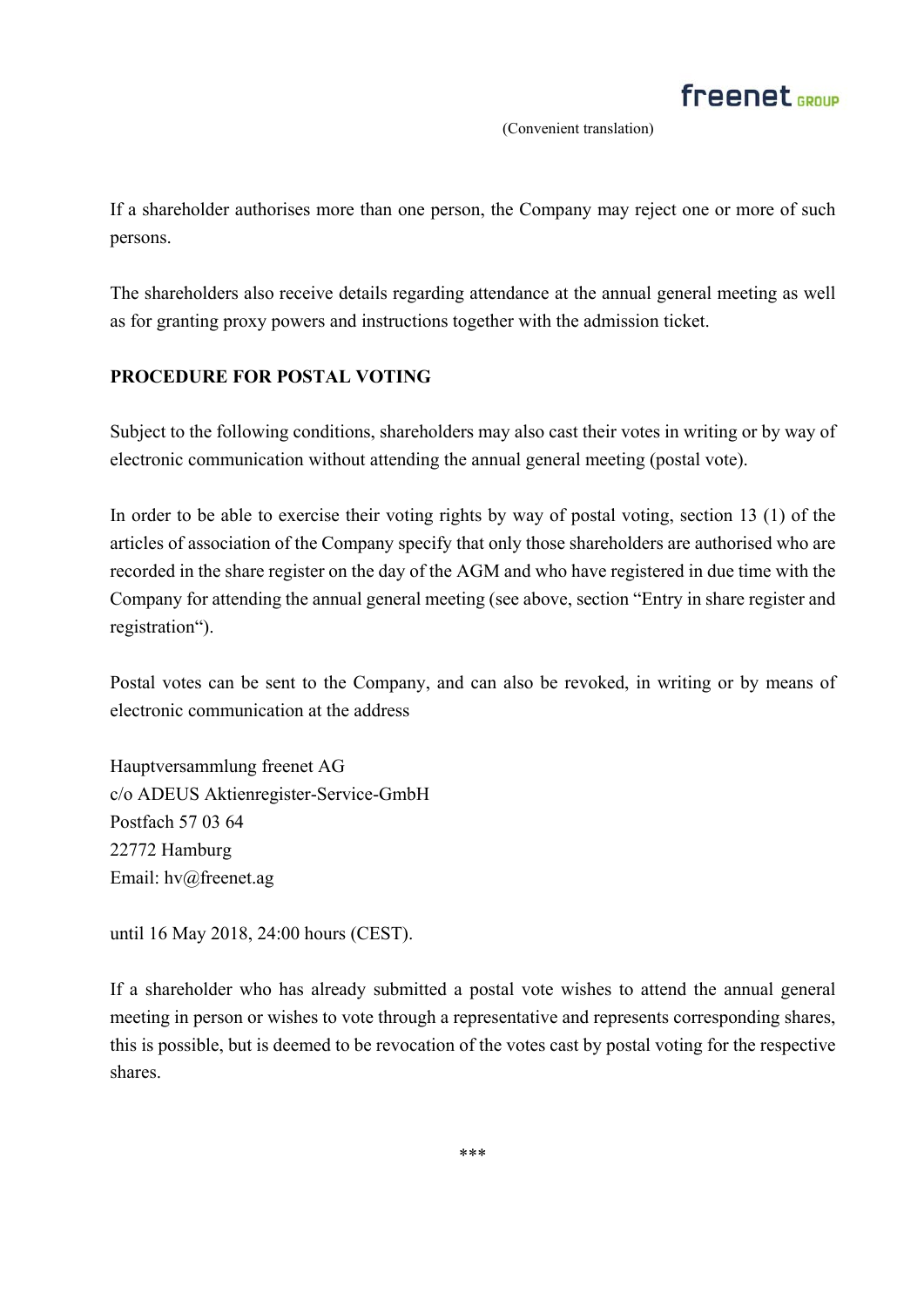## **APPLICATIONS, NOMINATIONS, INFORMATION RIGHTS**

*Additional applications for the agenda (in accordance with section 122 (2) AktG)* 

Shareholders who are recorded in the share register and whose shares together account for a proportionate amount of 500,000 euros can demand that items be placed on the agenda and published in the Federal Gazette and in the internet at http://www.freenet-group.de/investorrelations/hauptversammlung/. Each new item must be accompanied by justification or a proposed resolution. Such a demand must have been received by the Company by the end of 16 April 2018, 24:00 hours (CEST) in writing at the address:

freenet AG Vorstand HV-Management Hollerstraße 126 24782 Büdelsdorf

or by email with the addition of the name of the applicant with a qualified electronic signature at: hv@freenet.ag. Applicants are required to provide evidence that they are holders of an adequate number of shares for the legally required minimum ownership period of 90 days (sections 122 (2), 122 (1) clause 3 AktG as well as section 70 AktG) and that they will hold these shares up to the point at which the decision regarding the application is taken.

### *Counterapplications and nominations of shareholders (sections 126 (1), 127 AktG)*

Counterapplications of shareholders recorded in the share register regarding certain items of the agenda and nominations of such shareholders regarding the election of the auditor are published in the internet at https://www.freenet-group.de/investor/annual-general-meeting/index.html together with the name of the shareholder, the justification and any comment of the administration, if the following criteria are satisfied:

Any counterapplications regarding a proposal of the Executive Board and/or Supervisory Board in relation to a specific item of the agenda as well as any nominations must have been received by the Company by 2 May 2018, 24:00 hours (CEST). They must be sent exclusively to: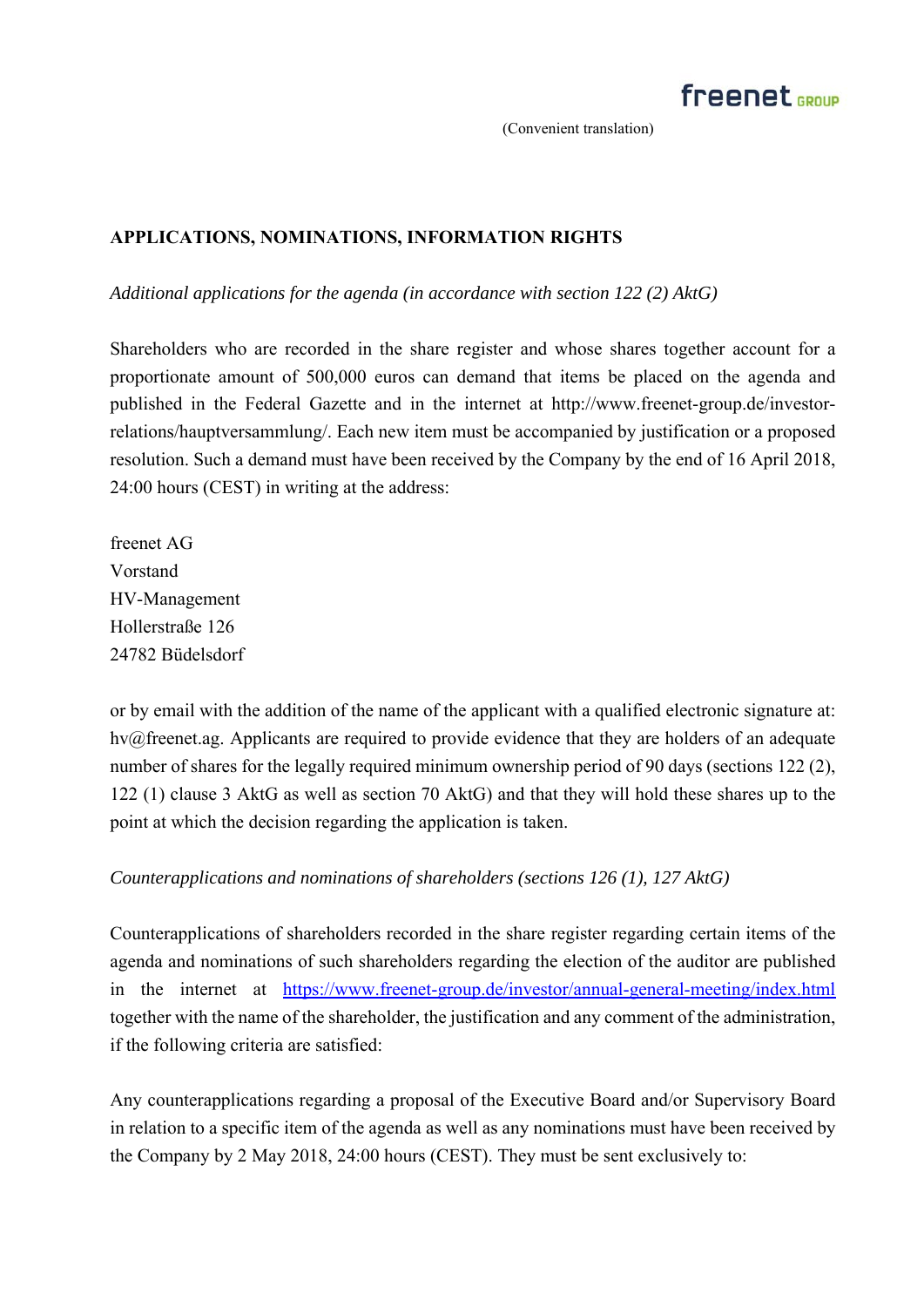

freenet AG Vorstand HV-Management Hollerstraße 126 24782 Büdelsdorf

Fax: +49 (0)4331/8373100 Email: hv@freenet.ag

Applications which are addressed differently or which are not received by the specified deadline will not be taken into consideration.

Counterapplications must be justified. A counterapplication must not be made accessible by the Company if one of the exclusion criteria as specified in section 126 (2) clause 1 AktG is satisfied. The justification also does not have to be made accessible if in total it has more than 5,000 characters.

Nominations regarding the election of the auditor do not need to be justified. However, a nomination does not have to be made accessible by the Company if one of the exclusion criteria as specified in sections 127 clause 1, 126 (2) clause 1 AktG are satisfied. Nominations for the election of the auditor are also not made accessible if they do not contain the name, exercised profession and place of residence of the nominated person. The criteria applicable for making counterapplications accessible are otherwise applicable accordingly.

The right of every shareholder to submit counterapplications regarding the various agenda items or to propose nominations during the annual general meeting even without having provided the Company with prior notification is not affected. We wish to point out that counterapplications and nominations, even if they have been published before the annual general meeting at the request of shareholders, can only be taken into consideration in the annual general meeting if they are presented verbally.

*Information right of shareholders (in accordance with section 131 (1) AktG)*